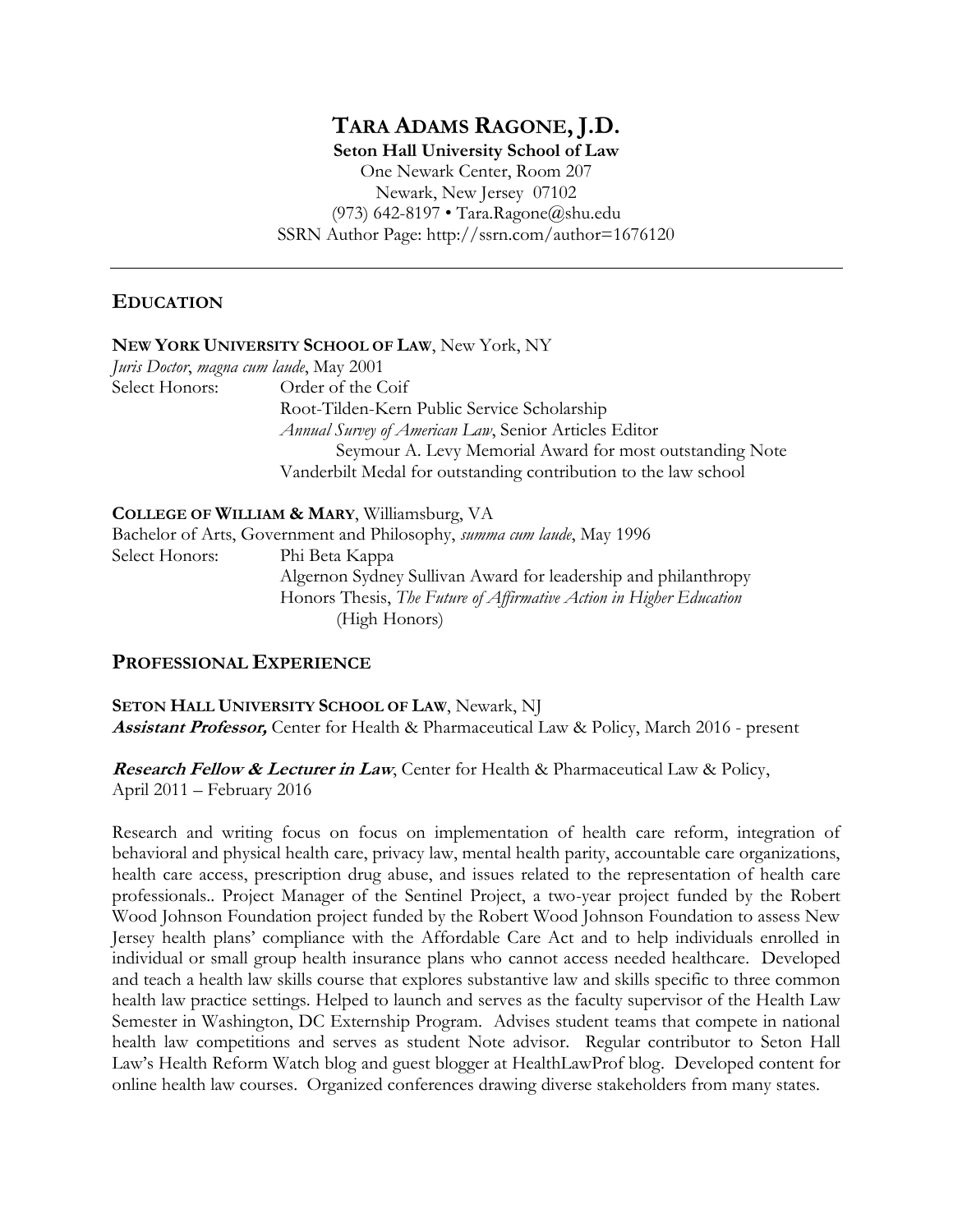#### **STATE OF NEW JERSEY, OFFICE OF THE ATTORNEY GENERAL, DIVISION OF LAW**, Newark, NJ **Deputy Attorney General**, October 2003 – March 2011

Prosecuted all aspects of professional licensing actions, with primary focus on the State Board of Medical Examiners and other health-related professional boards. Represented the State in complex civil rights litigations in the United States District Court for the District of New Jersey and the United States Court of Appeals for the Third Circuit. Twice appeared before the Supreme Court of New Jersey in a case of first impression involving a commercial speech challenge to the Court's Rule of Professional Conduct governing attorney firm names.

#### **Intern Coordinator**, April 2007 – March 2011

Coordinated intern program for the Professional Boards Prosecution Section and served as assistant to the office-wide intern coordinator.

**UNITED STATES COURT OF APPEALS FOR THE SECOND CIRCUIT, THE HONORABLE ROBERT A. KATZMANN, UNITED STATES CIRCUIT COURT JUDGE**, New York, NY **Law Clerk**, September 2002 - August 2003

UNITED STATES DISTRICT COURT, EASTERN DISTRICT OF NEW YORK, THE HONORABLE **ALLYNE R. ROSS, UNITED STATES DISTRICT COURT JUDGE**, Brooklyn, NY **Law Clerk**, August 2001 - August 2002

#### **THE BROOKINGS INSTITUTION**, Washington, DC

**Research Assistant/Verifier**, Governmental Studies, June 1996 - August 1998

Authored summaries on a variety of topics and prepared materials for use in congressional testimony, scholarly articles, and books. Provided research for and coordinated the launch of Brookings' first complete book on the Internet, *Campaign Finance Reform: A Sourcebook*. Fact-checked manuscripts prior to publication on issues such as filibuster reform and judicial-legislative relations.

#### **PUBLICATIONS**

*Access to Behavioral Health Services in Marketplace Plans in New Jersey The Puzzle of Parity*, SETON HALL CENTER FOR HEALTH & PHARMACEUTICAL LAW & POLICY (July 2016) (with John V. Jacobi) (Report supported by a grant from The Robert Wood Johnson Foundation)

*Integrating Behavioral and Physical Health Care in New Jersey: Legal Requirements for the Sharing of Patient Health Information among Treatment Providers*, SETON HALL CENTER FOR HEALTH & PHARMACEUTICAL LAW & POLICY (June 2016) (Report supported by Funding Opportunity Number CMS-1G1-12-001 from the US Department of Health and Human Services (HHS), the Centers for Medicare & Medicaid Services (CMS) under Cooperative Agreement No. 1G1CMS331386-01-07)

*Integration of Behavioral and Physical Health Care: Licensing and Reimbursement Issues*, GARDEN STATE FOCUS, at 30-32 (Summer 2016) (with John V. Jacobi)

*Integration of Behavioral and Physical Health Care: Licensing and Reimbursement Barriers and Opportunities in New Jersey*, SETON HALL CENTER FOR HEALTH & PHARMACEUTICAL LAW & POLICY (March 31,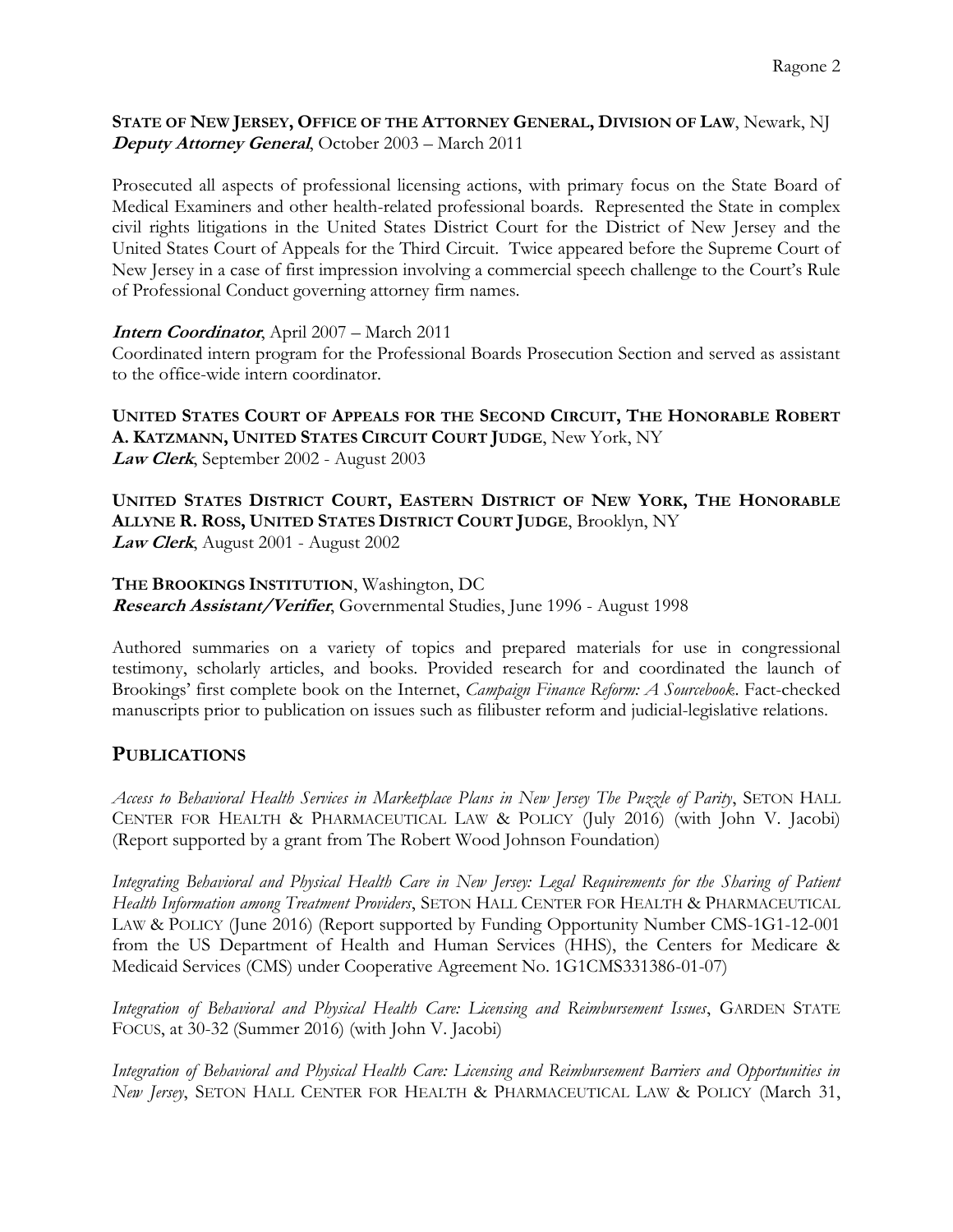2016) (with John Jacobi and Kate Greenwood) (Report supported by a grant from The Nicholson Foundation)

*Health Insurer Market Behavior after the Affordable Care Act: Assessing the Need for Monitoring, Targeted Enforcement, and Regulatory Reform,* 120 PENN. STATE L. REV. 109 (Summer 2015) (with John Jacobi and Kate Greenwood)

*A Guide to Assist New Jersey Consumer Selection of Health Insurance Plans for 2015*, SETON HALL LAW CENTER FOR HEALTH & PHARMACEUTICAL LAW & POLICY (December 2014) (Report supported by a grant from The Nicholson Foundation)

*Protecting Health Privacy in an Era of Big Data Processing and Cloud Computing*, 7 STAN. TECH. L. REV. 595 (2014) (with Frank Pasquale)

*The Sentinel Project: The ACA's Marketplace Reforms and Access to Care*, SETON HALL LAW CENTER FOR HEALTH & PHARMACEUTICAL LAW & POLICY (Sept. 8, 2014) (with John V. Jacobi and Kate Greenwood) (Report supported by a grant from The Nicholson Foundation)

*New Jersey's Medicaid ACO Pilot Program, Past and Future: A Baseline Report* (Dec. 31, 2013) (Brief for the New Jersey Health Care Quality Institute, with funding provided by The Nicholson Foundation) (with John Jacobi and Kate Greenwood)

*The Future of HIPAA in the Cloud*, A White Paper by the CENTER FOR HEALTH & PHARMACEUTICAL LAW & POLICY (2013) (with Frank Pasquale) (with funding provided by a grant from the Microsoft Corporation)

*Structuring Medicaid Accountable Care Organizations to Avoid Antitrust Challenges*, 42 SETON HALL L. REV. 1443 (2012) (Symposium)

*Evaluating Federal and New Jersey Regulation of Rating Factors and Rate Bands*, RUTGERS CENTER FOR STATE HEALTH POLICY & CENTER FOR HEALTH & PHARMACEUTICAL LAW & POLICY (August 2012) (Issue Brief for the New Jersey Department of Banking and Insurance, with funding provided by a grant from the U.S. Department of Health and Human Services)

*Implementing the Essential Health Benefits Requirement in New Jersey: Decision Points and Policy Issues*, RUTGERS CENTER FOR STATE HEALTH POLICY & CENTER FOR HEALTH & PHARMACEUTICAL LAW & POLICY (August 2012) (with funding provided by the Robert Wood Johnson Foundation) (with Kate Greenwood and John Jacobi)

*The Affordable Care Act and Medical Loss Ratios: Federal and State Methodologies*, RUTGERS CENTER FOR STATE HEALTH POLICY & CENTER FOR HEALTH & PHARMACEUTICAL LAW & POLICY (May 2012) (Issue Brief for the New Jersey Department of Banking and Insurance, with funding provided by a grant from the U.S. Department of Health and Human Services)

Note, *In Contempt of Contempt? Religious Motivation as a Reason to Mitigate Contempt Sanction*, 1999 ANN. SURV. AM. L. 295 (1999)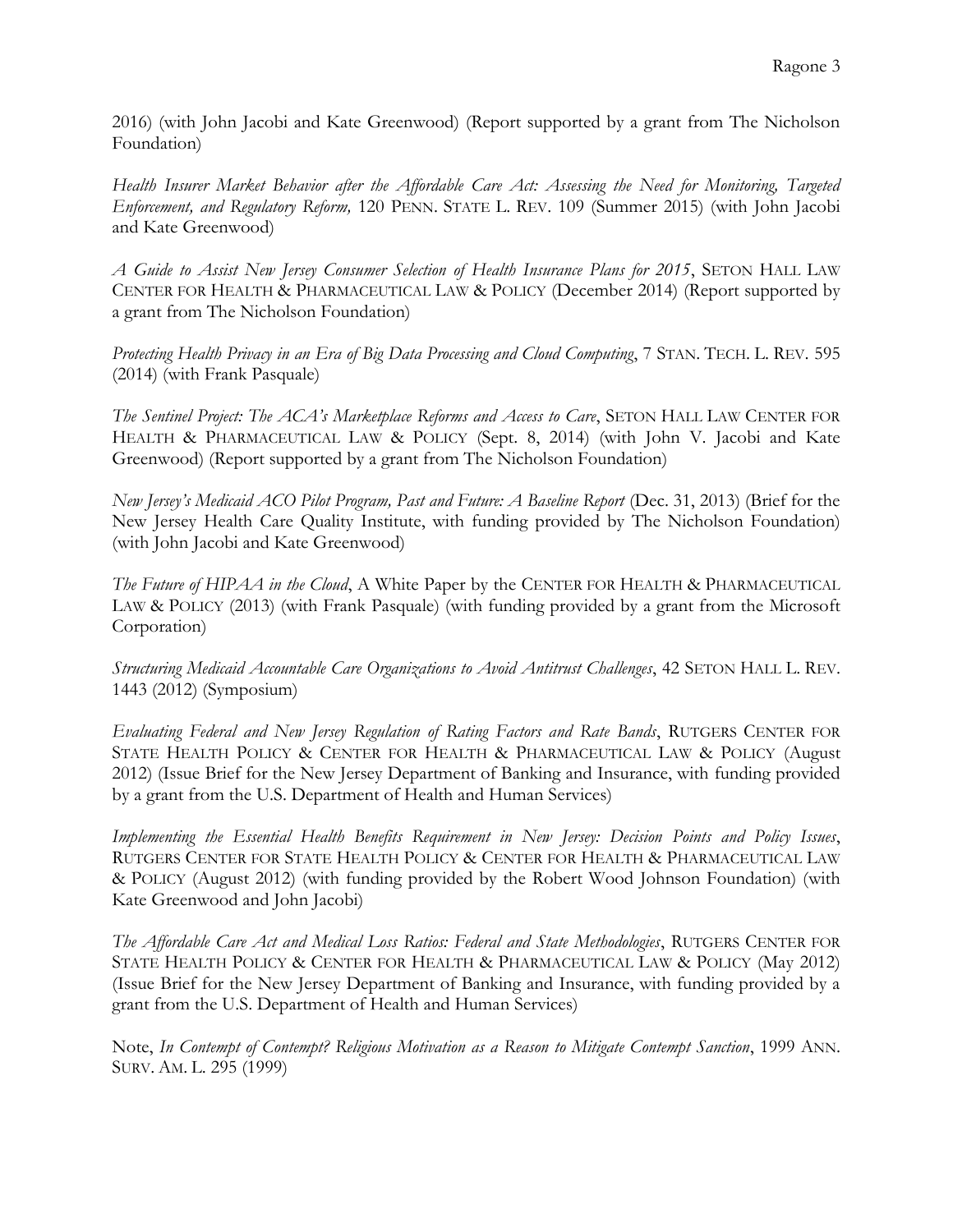*The Future of Affirmative Action in Higher Education*, published online by the Affirmative Action and Diversity Project (1996)

### **SELECTED PRESENTATIONS**

*Parity Primer*, THE PUZZLE OF PARITY: IMPLEMENTING BEHAVIORAL HEALTH PARITY, CENTER FOR HEALTH & PHARMACEUTICAL LAW & POLICY, SETON HALL LAW SCHOOL, NEWARK, NEW JERSEY (Sept. 16, 2016) (supported by a grant from the Robert Wood Johnson Foundation)

*Legal Barriers Related to the Sharing of Patient Health Information among Integrated Behavioral and Physical Health Providers*, PUBLIC HEALTH INFORMATION AND DATA SHARING: THE LEGAL FRAMEWORK WEBINAR, CENTERS FOR DISEASE CONTROL'S PUBLIC HEALTH LAW PROGRAM AND THE NETWORK FOR PUBLIC HEALTH LAW (Aug. 18, 2016)

*Legal Barriers to the Sharing of Patient Health Information among Integrated Behavioral and Physical Health Providers*, ASLME HEALTH LAW PROFESSORS CONFERENCE, Boston, MA (June 3, 2016)

Facilitated training of Veteran Mental Health Navigators (April 25, 2016) (funded by a grant from the New Jersey Department of Health)

*Optimizing Health Plan Choice* (panelist)*,* ECONOMICS OF CHOICE: A HEALTH INSURANCE RATE REVIEW FORUM, RUTGERS CENTER FOR STATE HEALTH POLICY (Sept. 19, 2014) (with support provided by a grant awarded to the New Jersey Department of Banking & Insurance from the U.S. Department of Health & Human Services)

*Prescription Drug Monitoring Programs: Legal and Policy Challenges*, NATIONAL ATTORNEYS GENERAL TRAINING & RESEARCH INSTITUTE/ROBERT WOOD JOHNSON FOUNDATION PUBLIC HEALTH FELLOWS PROGRAM, Washington, D.C. (Nov. 12, 2013)

*Hot Topics in Legal Ethics for Health Care Attorneys*, NEW JERSEY DIVISION OF LAW IN-SERVICE TRAINING (Aug. 8, 2013)

*Federal and State Methodologies for Medical Loss Ratio Calculations*, RUTGERS CENTER FOR STATE HEALTH POLICY, HEALTH INSURANCE RATE REVIEW FORUM: LOSS RATIOS (Apr. 10, 2013)

*Legal Ethics for the Health Care Attorneys*, IN-HOUSE COUNSEL CONSTITUENCY GROUP, NEW JERSEY HOSPITAL ASSOCIATION (Dec. 11, 2012) (with Kim Ringler, Esq.)

*Exploring the Legal Hurdles of Coordinating Care*, CONFERENCE "ONE YEAR LATER: THE NJ MEDICAID ACCOUNTABLE CARE ORGANIZATION DEMONSTRATION PROJECT", ORGANIZED BY PICO NEW JERSEY (Aug. 2, 2012) (with Elizabeth Litten, Renee Steinhagen, and Naomi Wyatt)

*Legal Ethics for the Health Care Lawyer*, NEW JERSEY ATTORNEY GENERAL ADVOCACY INSTITUTE (June 28, 2012) (with Kim Ringler, DAG)

*Constitutional & Statutory Issues: The Affordable Care Act Media Briefing*, RUTGERS CENTER FOR STATE HEALTH POLICY AND SETON HALL UNIVERSITY SCHOOL OF LAW, CENTER FOR HEALTH &